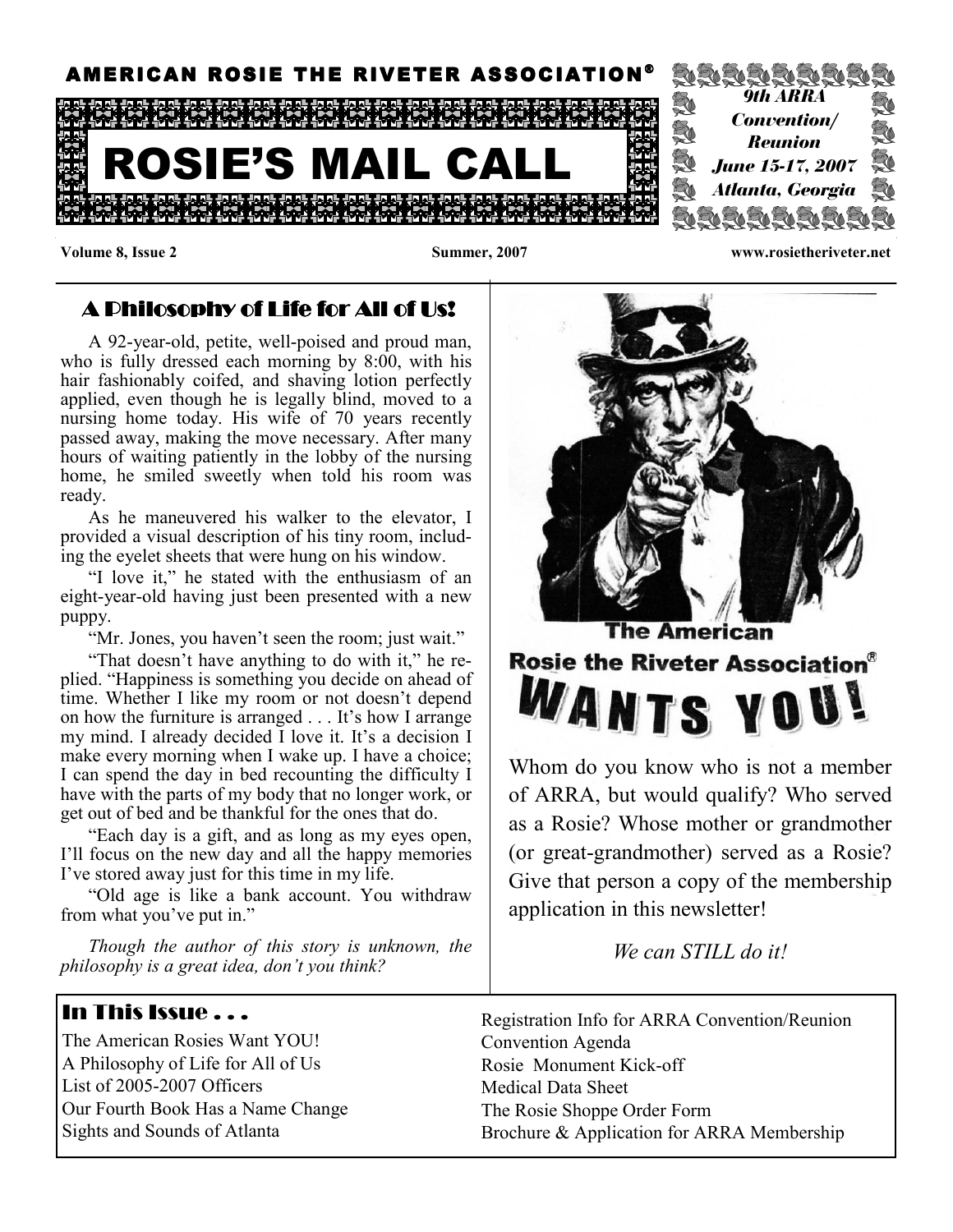# Convention Agenda

Save this information sheet and get ready for Atlanta. There's so much to see in Atlanta — and so much Rosie-ing to do!

#### Friday, June 15, 2007

- 3:00 p.m.—Pre-Convention Executive Board meeting (for National officers and State Directors—open to all members)
- 5:30-6:30 p.m.—Registration and Rosie Shoppe open
- 6:30 p.m.—Dinner meeting (Introductions; Rosie activities; Keynote Speaker. Bring memorabilia for display or archives.)

#### Saturday, June 16, 2007

- 8:15-9:00 a.m.—Registration and Rosie Shoppe open
- 9:00 a.m.—General Session (Greetings; roll call by states; business session; "Rosie the Riveter" award-winning presentation written and per formed by students in Wheeler County High School, Mrs. Renae Evans directing; other program events)

12:30 p.m.—Lunch (on your own); tours; free time

7:15 p.m.—USO-type entertainment with heavy refreshments; special music; talk by Louise Austin, a real USO official; talent sharing of all types by Rosies, Rosebuds, and Rivets (music, poetry, crafts, etc.) Don't forget to wear apparel from the 1940's, a Rosie T-shirt or something Rosie; or something red, white, and blue.

#### Sunday, June 17, 2007

- 8:30 a.m.—Brunch (hot breakfast); non-denominational worship service; futuristic thinking and planning, courtesy resolutions. (Please send to Jo Thomas at the address on page 2 the names of any members who have expired since the last Convention.)
- 10:30 a.m.—Adjournment
- 10:30-12:00 noon—Post-Convention Executive Board meeting

## Driving Directions to the Hotel

To reach the Crowne Plaza Hotel from Atlanta, get onto I-75/85 South and stay on I-85 until Exit 73 at Virginia Avenue. Go on Virginia Avenue until you see the hotel on your right. If coming from the south, get onto I-85 North and exit at Exit 73-B onto Virginia Avenue. Go through two traffic lights and look for the hotel on your right.

### Sights and Sounds of Atlanta!

Bring all your family, relatives, and friends! See all of Atlanta that you haven't seen before! Special hotel prices will apply for 3 days before and 3 days after the Convention, if reserved before May 25 (see page 3). You'll find these special places and more!

#### Six Flags Over Georgia

(770) 948-9290 www.sixflags.com/parks/overgeorgia

World of Coca-Cola

(404) 676-5151 www.woccatlanta.com

#### Georgia Aquarium

(404) 581-4000 www.georgiaaquarium.org

#### Stone Mountain Park

(770) 498-5690 www.stonemountainpark.com

#### Zoo Atlanta (404) 624-5600 www.zooatlanta.org

Turner Field, home of the Atlanta Braves (404) 522-7630 atlanta.braves.mlb.com

#### National Museum of Patriotism

(404) 875-0691 www.museumofpatriotism.org

Atlanta Cyclorama and Civil War Museum (404) 624-1071 www.webguide.com/cyclorama.html

#### Underground Atlanta

(404) 523-2311 www.underground-atlanta.com

### Kick-Off for Rosie Monument

 Our national President, Sadie Holt, has declared this 9th Convention as the Kick-off Time for starting a fund-raising movement for a Rosie monument to some day be placed in Washington, D. C.

 Sadie is asking on behalf of the Association that members, relatives, and friends join in the effort by making a contribution to this Monument Fund. Donations and pledges may be sent to Mabel Myrick, Treasurer, P. O. Box 188, Kimberly, AL 35091. Be sure to designate the gift for the Monument Fund. Donations may also be made at the Convention.

 Also, Sadie asks that each person bring to the Convention a gift of some sort (jewelry, purse, bedroom shoes, etc.) neatly wrapped, to be auctioned off for the Fund. The American Rosie the Riveter Association is recognized by the IRS as a nonprofit organization, and contributions to it may be deducted for income tax purposes.

 Sadie says, "Wear your big smile and help in this big cause of purchasing land and building a Rosie monument in Washington. We're moving on . . ."

#### We can **STILL** do it!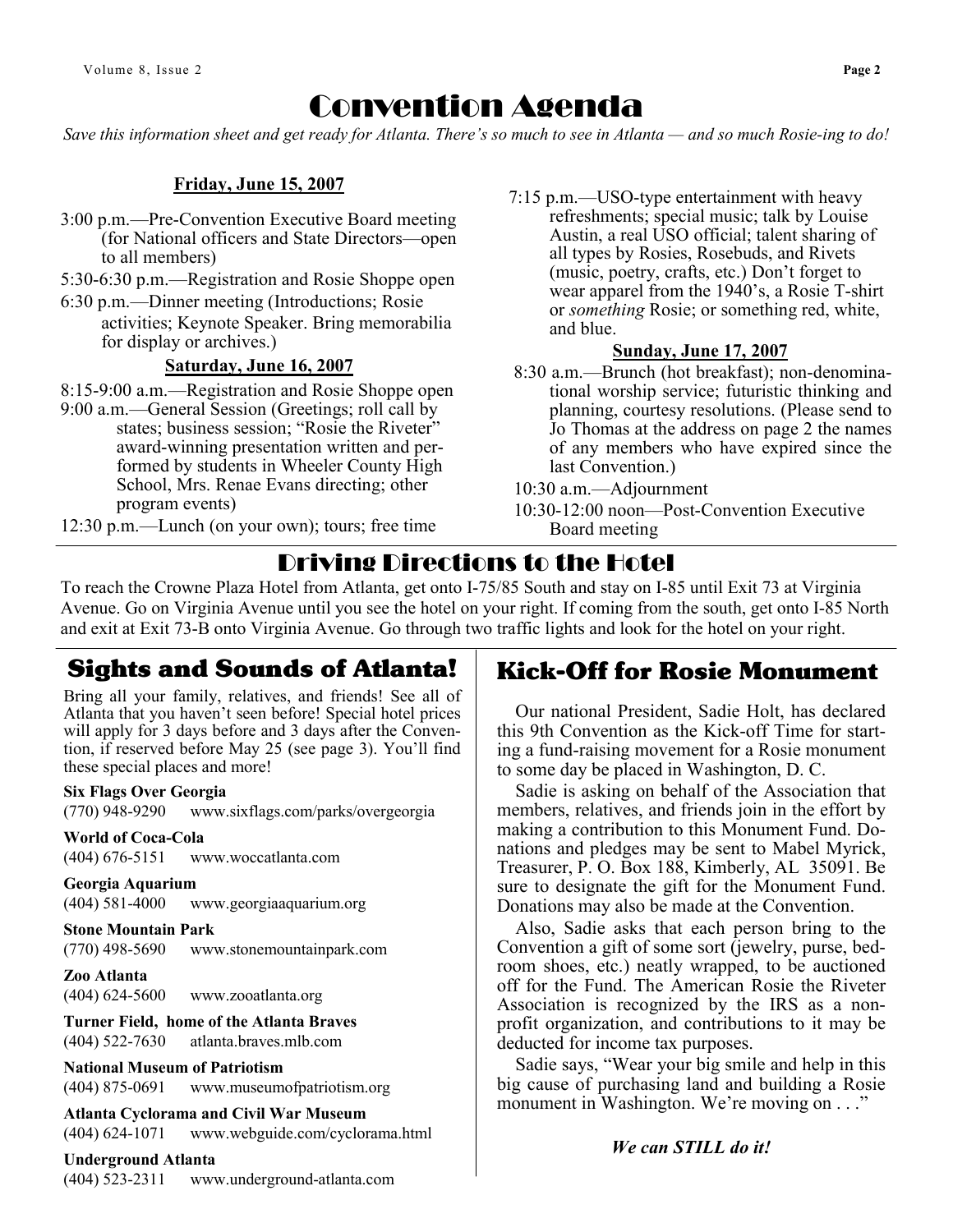# 2007 ARRA National Convention/Reunion

Registration/Food Package/T-Shirt Form

### The Crowne Plaza Atlanta Airport Hotel, 1325 Virginia Avenue, Atlanta, GA June 15 -17, 2007 (third week-end in June)

Mail this form to: Mrs. Mabel Myrick, P. O. Box 188, Kimberly AL 35091

(Must be postmarked by May 25 in order to get discount prices)

By each name, please put (Ro) for Rosie, (Rb) for Rosebud, (Ri) for Rivet, or (G) for Guest

Name of person making reservation

| Address                                                                                                   |                                |                         |     |                                               |       |          |
|-----------------------------------------------------------------------------------------------------------|--------------------------------|-------------------------|-----|-----------------------------------------------|-------|----------|
| <b>Street Address</b><br>Telephone                                                                        |                                |                         |     | City                                          | State | Zip code |
|                                                                                                           |                                | Email                   |     | <u> 1980 - Andrea Andrew Maria (h. 1980).</u> |       |          |
| Names of others on this registration:                                                                     |                                |                         |     |                                               |       |          |
|                                                                                                           | Postmarked<br>May 25 or before | Postmarked              |     |                                               |       |          |
| <b>Registration fee, full convention</b>                                                                  | \$10.00                        | after May 25<br>\$15.00 |     | X number registering $= $$                    |       |          |
| <b>Registration fee, one day only</b>                                                                     | \$5.00                         | \$10.00                 |     | X number registering $=$ \$                   |       |          |
| Food package (Friday dinner,<br>Saturday night USO heavy<br>snacks, Sunday brunch)                        | \$45.00                        | \$50.00                 |     | X number registering $=$ \$                   |       |          |
| If food package is not purchased,<br>individual meals and USO may<br>be reserved at the following prices: |                                |                         |     |                                               |       |          |
| Friday dinner                                                                                             | \$30.00                        | \$35.00                 |     | X number registering $=$ \$                   |       |          |
| Saturday USO (heavy snacks)                                                                               | \$7.00                         | \$7.00                  |     | X number registering $=$ \$                   |       |          |
| Sunday brunch                                                                                             | \$18.00                        | \$20.00                 |     | X number registering                          |       | $=$ \$   |
| <b>Convention T-shirts</b> $\omega$ \$15.00: (Give number of each) (S                                     |                                |                         | (M) | $(L \t)$ (XL) Total = \$                      |       |          |

Note: Registrations and meal reservations received after June 10 and "walk-ins" who have not preregistered will be accepted on a space-available basis. Requests for refunds must be received by Mabel Myrick by June 10. Saturday meals are on your own.

Can you share a talent at the USO night? If so, give your name and talent:  $\frac{1}{1-\frac{1}{1-\frac{1}{1-\frac{1}{1-\frac{1}{1-\frac{1}{1-\frac{1}{1-\frac{1}{1-\frac{1}{1-\frac{1}{1-\frac{1}{1-\frac{1}{1-\frac{1}{1-\frac{1}{1-\frac{1}{1-\frac{1}{1-\frac{1}{1-\frac{1}{1-\frac{1}{1-\frac{1}{1-\frac{1}{1-\frac{1}{1-\frac{1}{1-\frac{1}{1-\$ 

Cut and save for your reference: Make your hotel reservations directly with the hotel by calling 1-866-750-3365 or 1-404-768-6660. Ask for a room in the American Rosie the Riveter block. Reservations must be made **before** May 25 to obtain the special ARRA rate and availability. Special ARRA rates are \$79 per night plus tax (\$86.90 total) for 1-4 in a room. You may have the same \$79 rate for 3 days before and 3 days after the event if space is available. Parking is free for registered overnight guests; get a permit when you register at the desk. The hotel provides a free shuttle from the airport. Collect your bags first, then call the hotel, or follow instructions for the Crowne Plaza Atlanta Airport Hotel at the hotel phone bank in the airport.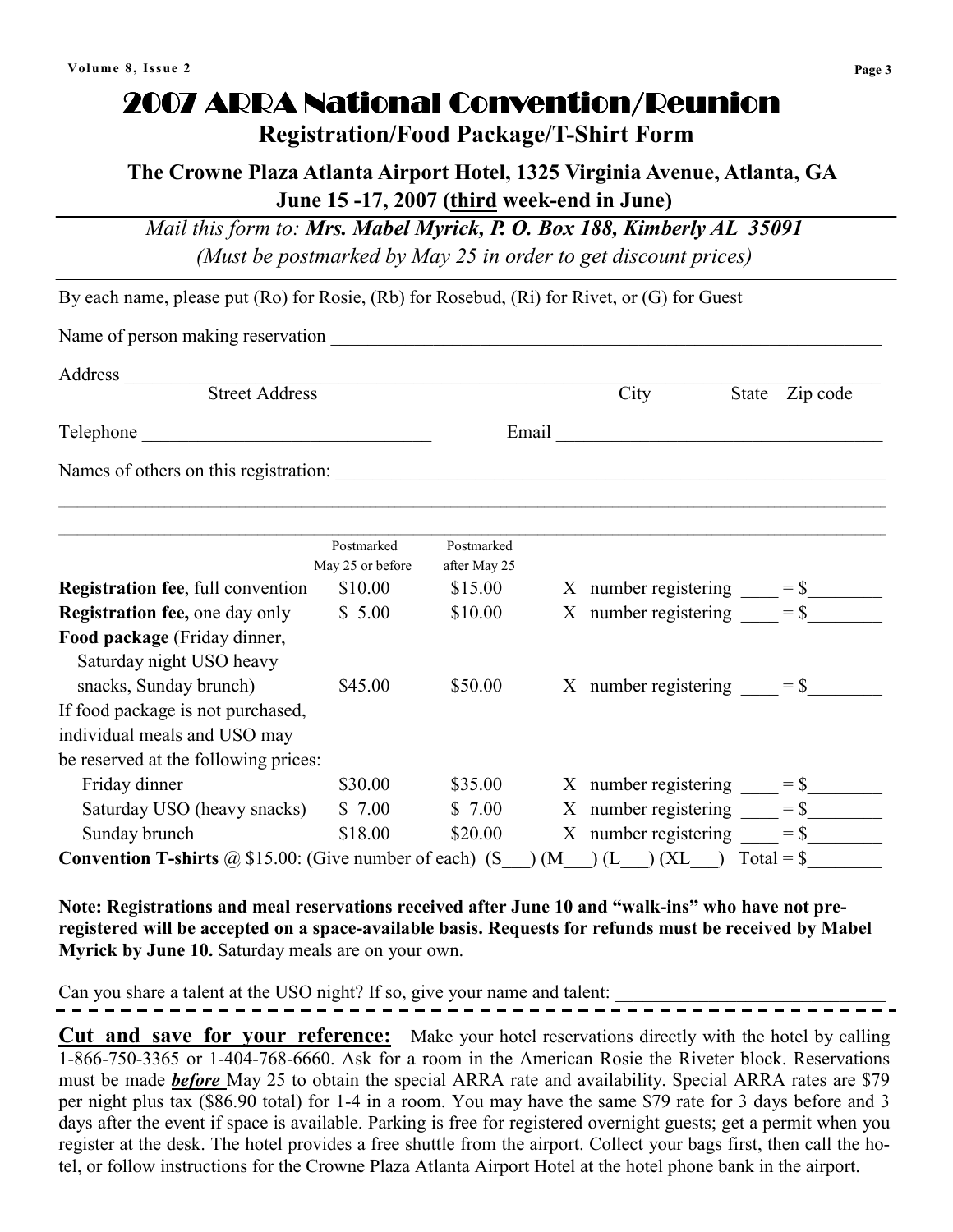## Volume 8, Issue 2 2005-2007 National ARRA Officers  $^{Page 4}$ Elected and Appointed

| <b>President</b>                                              | Mrs. Sadie W. Holt<br>110 Holt Court<br>Warner Robbins, GA 31093<br>478-922-6515<br>Rayholt1@cox.net                   | Liaison<br><b>Officer</b>              | Ms. Mary Thrash<br>Little White House State<br>Historic Site<br>Warm Springs, GA                   | Coordinator<br>of Rosie<br><b>Stories and</b><br>Awards<br>Chairman | Mrs. Lucy Lewis<br>1013 Liberty Park Loop<br>Vestavia Hills, AL 35242<br>205-972-8574<br>lewis3728@bellsouth.net |  |
|---------------------------------------------------------------|------------------------------------------------------------------------------------------------------------------------|----------------------------------------|----------------------------------------------------------------------------------------------------|---------------------------------------------------------------------|------------------------------------------------------------------------------------------------------------------|--|
| <b>Vice</b><br><b>President</b><br><b>Secretary</b>           | Mrs. Dorine Hamilton<br>1441 S. Washington Street<br>Wichita, KS 67211<br>316-262-2181<br>Mrs. Lillian Graff-Turjanica | <b>Archivist</b>                       | Mrs. Beth Moore<br>2804 Shirley Drive<br>Moody, AL 35004<br>205-640-6916<br>candbmoore@charter.net | Coordinator<br>of ARRA<br><b>Memberships</b>                        | Mrs. Doris Adamson<br>312 La Prado Circle<br>Birmingham, AL 35209<br>205-871-8833                                |  |
|                                                               | 5247 Lynd Avenue<br>Lyndhurst, OH 44124<br>440-442-1371                                                                | Data Base<br><b>Adminis-</b><br>trator | Mrs. Jo Thomas<br>1975 Cahaba Valley Rd.<br>Indian Springs, AL 35124<br>205-988-5925               |                                                                     | Ms. Pat Dunlap, Owner<br>Dixie Studios for Web<br>Design                                                         |  |
| <b>Treasurer</b><br>& Director<br>of Products<br>& Book Sales | Mrs. Mabel W. Myrick<br>P. O. Box 188<br>Kimberly, AL 35091<br>205-647-9233<br>$mm041926@a$ ol.com                     | <b>Book Editor</b><br>& Mail Call      | cahabathomas@gmail.com<br>Mrs. Nell C. Branum<br>745 Country Club Trail                            |                                                                     | Birmingham, AL<br>205-933-2748                                                                                   |  |
| Founder &<br><b>Executive</b><br><b>Director</b>              | Dr. Frances Tunnell Carter<br>3470 Loch Ridge Drive<br>Birmingham, AL 35216<br>205-822-4106<br>fran.carter@juno.com    | Layout<br><b>Editor</b>                | Gardendale, AL 35071<br>205-608-0898<br>nellbran@yahoo.com                                         |                                                                     |                                                                                                                  |  |

# Our 4<sup>th</sup> Book Has a Name Change

The *Rosie Romances* story book (that we hope to publish soon) is now named **Rosie Ro**mances and Other Stories. That's because only about 20 of us felt romantic enough to send in a story about our war-time romances! So we're expanding the scope, and we need your story, romantic or not, about your experiences during World War II. If you already have a story published in one of our other books, this one must be different.

Rosebuds and Rivets, you may send us a story about your Rosie.

All stories will be published, but you must follow these rules:

- All authors must be ARRA members.
- Stories must be typed and double-spaced.
- Send one or two clear photographs, preferably one "then" and one more recently. Photographs will be kept for Archives.
- Word limit with one picture is 450 words; or 350 words with two pictures. Try to make the total word count near the word limit, to avoid blank space on the page.
- You must include a signed statement, "I give permission for this story to be published by ARRA."



You will receive an author's discount to purchase books when they are published, so do not send any money with your story. Please wait patiently; publication will take about four months after we receive the 100th story.

Send story, pictures, and permission statement by mail (no e-mails) to:

Mrs. Lucy Lewis 1013 Liberty Park Loop Vestavia Hills, AL 35242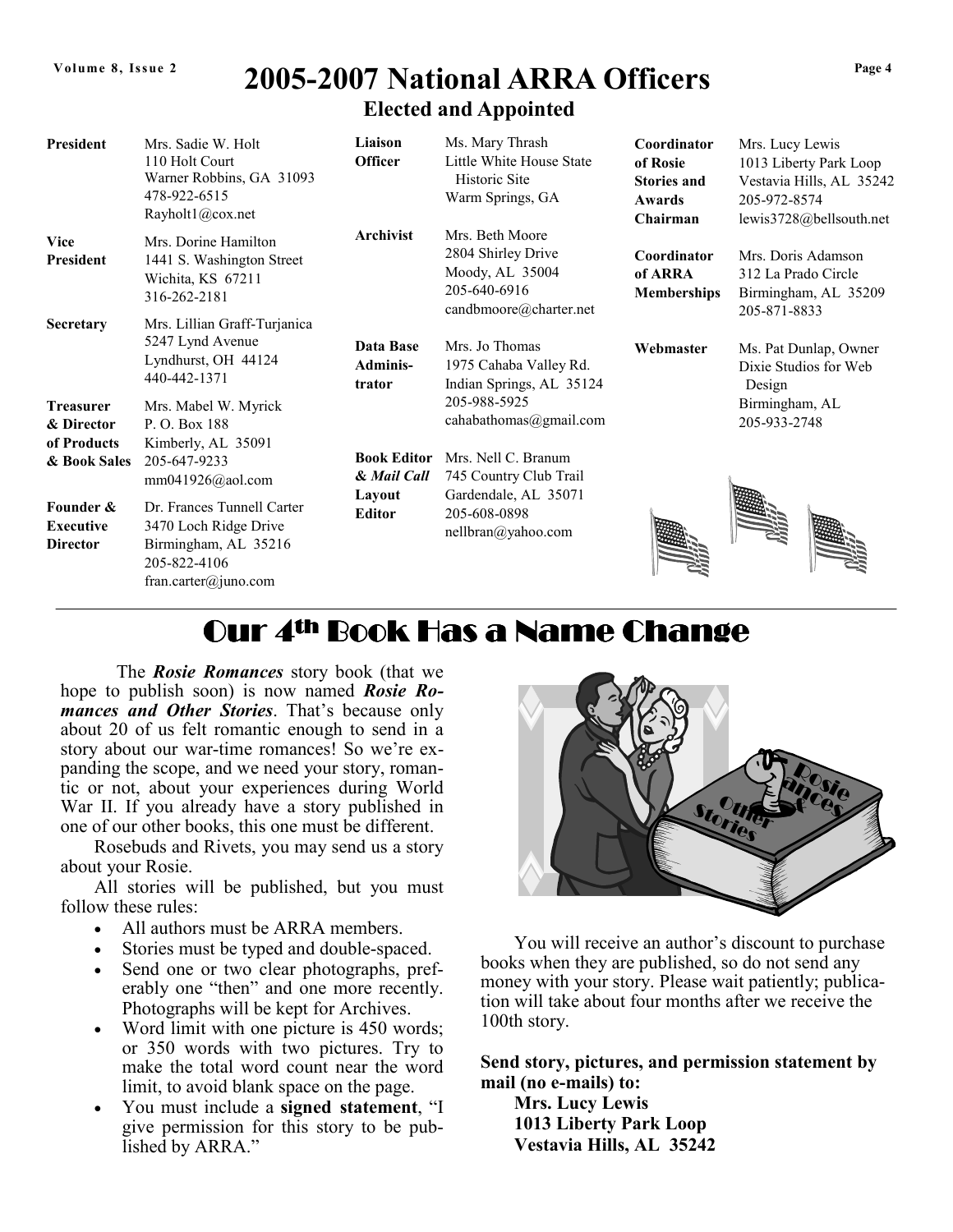# **Medical Data**

|  | Leave one copy of this form at home, and carry one as you travel. |
|--|-------------------------------------------------------------------|
|  |                                                                   |

| Name $\_\_\_\_\$ Sex: $\_\_\_$ M $\_\_\_\$ F                        |  |  |  |  |  |
|---------------------------------------------------------------------|--|--|--|--|--|
|                                                                     |  |  |  |  |  |
| Doctor:                                                             |  |  |  |  |  |
|                                                                     |  |  |  |  |  |
| <b>EMERGENCY CONTACTS</b>                                           |  |  |  |  |  |
|                                                                     |  |  |  |  |  |
|                                                                     |  |  |  |  |  |
| Name:                                                               |  |  |  |  |  |
|                                                                     |  |  |  |  |  |
|                                                                     |  |  |  |  |  |
| Special Conditions/Remarks: (Use pencil for ease in making changes) |  |  |  |  |  |

| <b>Medical Problems</b>  | <b>Medication</b>                                                    | <b>Dosage</b> | <b>Frequency</b> |  |  |
|--------------------------|----------------------------------------------------------------------|---------------|------------------|--|--|
|                          |                                                                      |               |                  |  |  |
|                          |                                                                      |               |                  |  |  |
|                          |                                                                      |               |                  |  |  |
|                          |                                                                      |               |                  |  |  |
|                          |                                                                      |               |                  |  |  |
|                          |                                                                      |               |                  |  |  |
| Living Will on file at:  |                                                                      |               |                  |  |  |
| <b>MEDICAL INSURANCE</b> |                                                                      |               |                  |  |  |
|                          | Policy #: $\_\_\_\_\_\_\_\_\_\_\_\_\_\_\_\_\_\_\_\_\_\_\_\_\_\_\_\_$ |               |                  |  |  |
|                          | $Policy \#:$                                                         |               |                  |  |  |

Medicaid  $#$ :